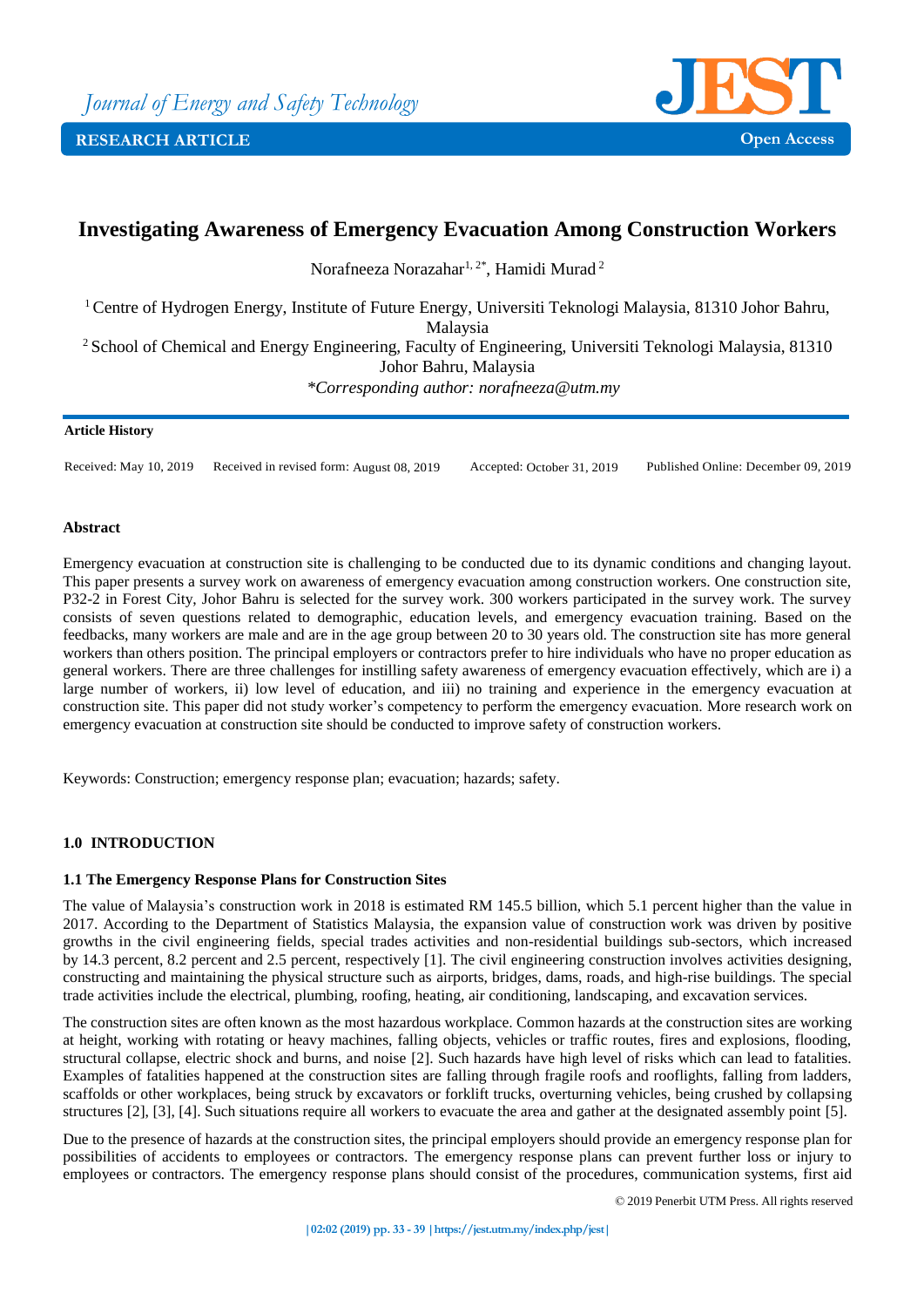### **Norafneeza Norazahar & Hamidi Murad / JEST – Journal of Energy and Safety Technology. vol. 2, no.2 (2019): <sup>33</sup> - <sup>39</sup>**

facilities, fire extinguishers, spills containment equipment, training, and evacuation exercises [6]. Therefore, both the principal employers and employees must be aware of the availability of emergency response plans provided at the construction site.

The Department of Occupational Safety and Health (DOSH) Malaysia prepared a few questions pertaining to the emergency response plans at the construction site. DOSH suggested the principal employers to consider these questions when preparing or developing the emergency response plans for the construction work. The questions are listed in Table 1 [7].

| No.             | Questions pertaining to emergency response plans [7]                                                             |
|-----------------|------------------------------------------------------------------------------------------------------------------|
| $\overline{1}$  | How will the principal employers provide the necessary information and protection for workers?                   |
| 2               | What is first aid and medical equipment required on site?                                                        |
|                 | *The principal employers must take account number of workers, distance to medical services and inherent hazards. |
| $\mathcal{E}$   | How will the emergency response team reach an injured worker and get them to medical help?                       |
|                 | *The injured worker could be suspended in a harness or trapped in a confined space.                              |
| $\overline{4}$  | How should the emergency response team account for all workers in the event of an emergency evacuation?          |
| 5               | In case of a fire or chemical spill, how will the principal employers and emergency response team contain it?    |
| - 6             | How will the principal employers secure the construction site in an emergency to prevent further loss?           |
| $7\phantom{.0}$ | How should the emergency response team disconnect or isolate all energy sources, e.g. gas or steam?              |
|                 |                                                                                                                  |

Table 1. Questions to be considered when developing the emergency response plans.

Construction work has dynamic situations and environment which causing the principal employers to update the emergency response plans regularly. The layout of the building under construction work and its interconnectivity will change from time to time following the schedule. The changes should be shared with all workers at the construction site. The fire safety engineering group of University of Greenwich stated that more research work should focus on the emergency response plans for the changing layout and conditions at construction sites [8]. The research work should also study the effectiveness of emergency evacuation at construction sites.

Workers at constructions sites usually come from other countries, which have different backgrounds, language and level of education [9]. Risk perception among workers could also be differ from each other. Due to these factors, worker's awareness on the changing emergency response plan and evacuation is questionable. Moreover, their skills of performing evacuation during emergencies is also uncertain.

This paper presents a survey on workers' awareness on emergency response plans and evacuation at construction sites. The objective of survey is to investigate the level of awareness of workers about evacuation and emergency at construction sites. The survey was conducted on one specific location of construction work, which is P32-2 in Forest City, Johor Bahru. The layout of construction work is shown in Figure 1. The construction work is to build a build-rise of minimal 5 stories height. The escape routes being considered in the survey are staircase, corridor, hearth door, and intermediate ground.

This paper describes the preparation of survey in Section 2. Results and discussion are presented in Section 3. Finally, this paper concludes the survey in Section 4.

# **2.0 METHODOLOGY**

This paper discusses the preparation and distribution of questionnaire to workers at construction site in Sections 2.1 and 2.2, respectively. Section 2.3 explains the analysis of feedbacks to the questionnaire.

# **2.1 Prepare the Questionnaire**

The questionnaire is prepared and listed in Table 2. Questions 1 to 4 are related to the worker's background specifically gender, age groups, job position, and level of education. Questions 5 to 7 ask workers on their participation in emergency evacuation training and fire drills.

# **2.2 Distribute the Questionnaire**

The questionnaire is distributed to workers at construction site known as P32-2. 1400 workers including the management team are stationed at the construction site. The questionnaire is distributed during a safety briefing, which usually conducted in the morning.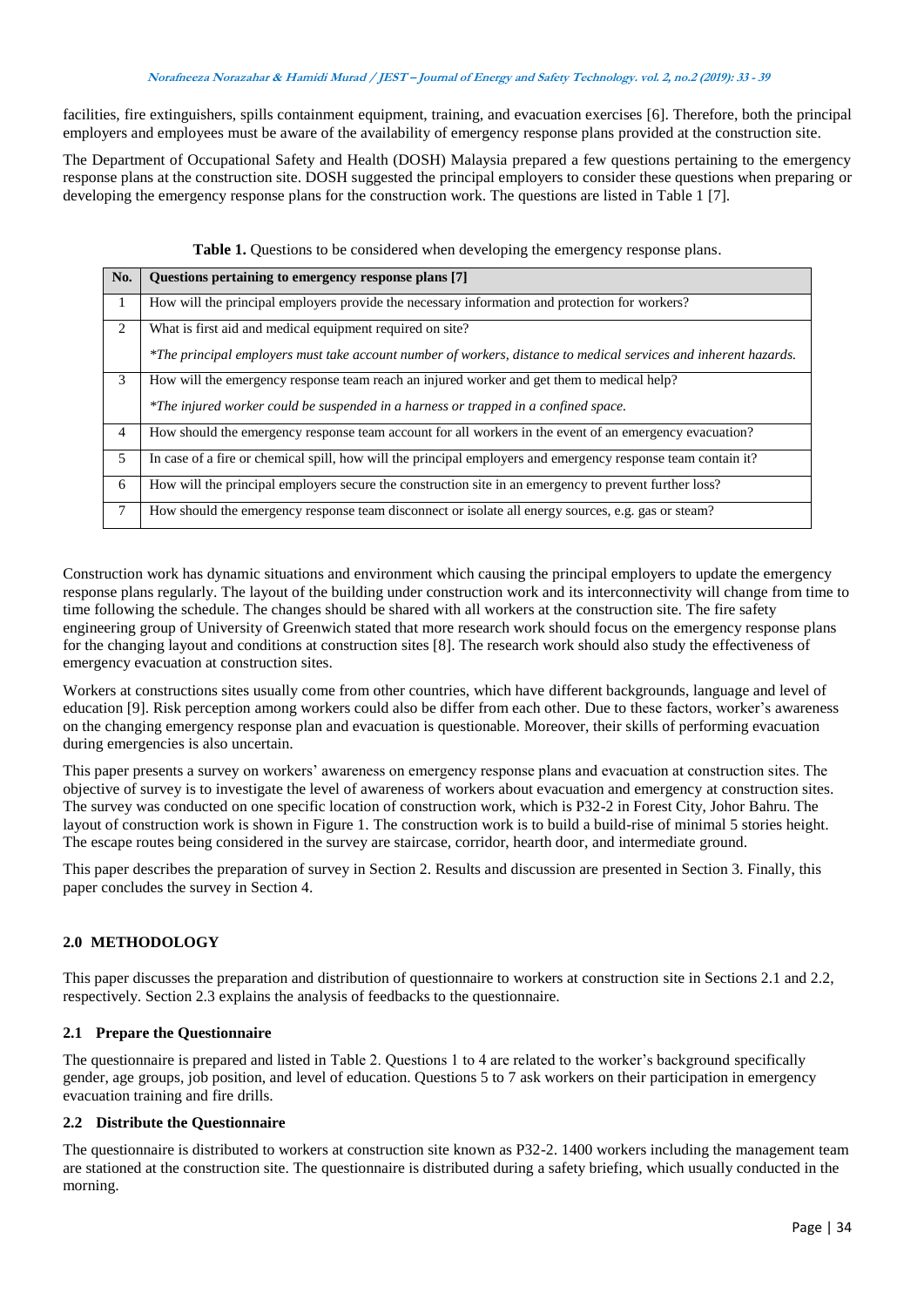# **2.3 Analyse the Feedback**

The feedback is analysed using the Microsoft Excel (MS Excel), which can simplify the calculation according to questions. The graph is also generated using the MS Excel.



**Figure 1.** The layout of construction work P32-2 in Forest City, Johor Bahru.

|  |  |  |  | Table 2. Questions of worker's backgrounds and experience. |
|--|--|--|--|------------------------------------------------------------|
|--|--|--|--|------------------------------------------------------------|

| No.            | <b>Questions</b>                                                                            | <b>Options for feedback</b>                                                                                                                                         |
|----------------|---------------------------------------------------------------------------------------------|---------------------------------------------------------------------------------------------------------------------------------------------------------------------|
| $\mathbf{1}$   | Indicate gender                                                                             | Female<br>$\circ$<br>Male<br>$\circ$                                                                                                                                |
| $\overline{2}$ | <b>Education</b> level                                                                      | Bachelor<br>$\Omega$<br>Diploma<br>$\circ$<br>Secondary school<br>$\circ$<br>Primary school<br>$\circ$<br>None<br>$\Omega$                                          |
| 3              | Indicate age group                                                                          | $20 - 30$ years old<br>$\circ$<br>$31 - 40$ years old<br>$\Omega$<br>$41 - 50$ years old<br>$\circ$<br>$51 - 60$ years old<br>$\circ$<br>$61+$ years old<br>$\circ$ |
| $\overline{4}$ | Job position                                                                                | Consultant<br>$\circ$<br>Manager<br>$\circ$<br>Officer<br>$\Omega$<br>Engineer<br>$\circ$<br>Supervisor<br>$\circ$<br>General worker<br>$\Omega$                    |
| 5              | Have you received or attend formal course on emergency evacuation?                          | Yes<br>$\circ$<br>N <sub>0</sub><br>$\Omega$                                                                                                                        |
| 6              | Do you have any experiences of being involved in emergency evacuation at construction site? | Yes<br>$\circ$<br>N <sub>0</sub><br>$\circ$                                                                                                                         |
| $\overline{7}$ | Have you participated in fire drills at construction site?                                  | Yes<br>$\circ$<br>N <sub>o</sub><br>$\circ$                                                                                                                         |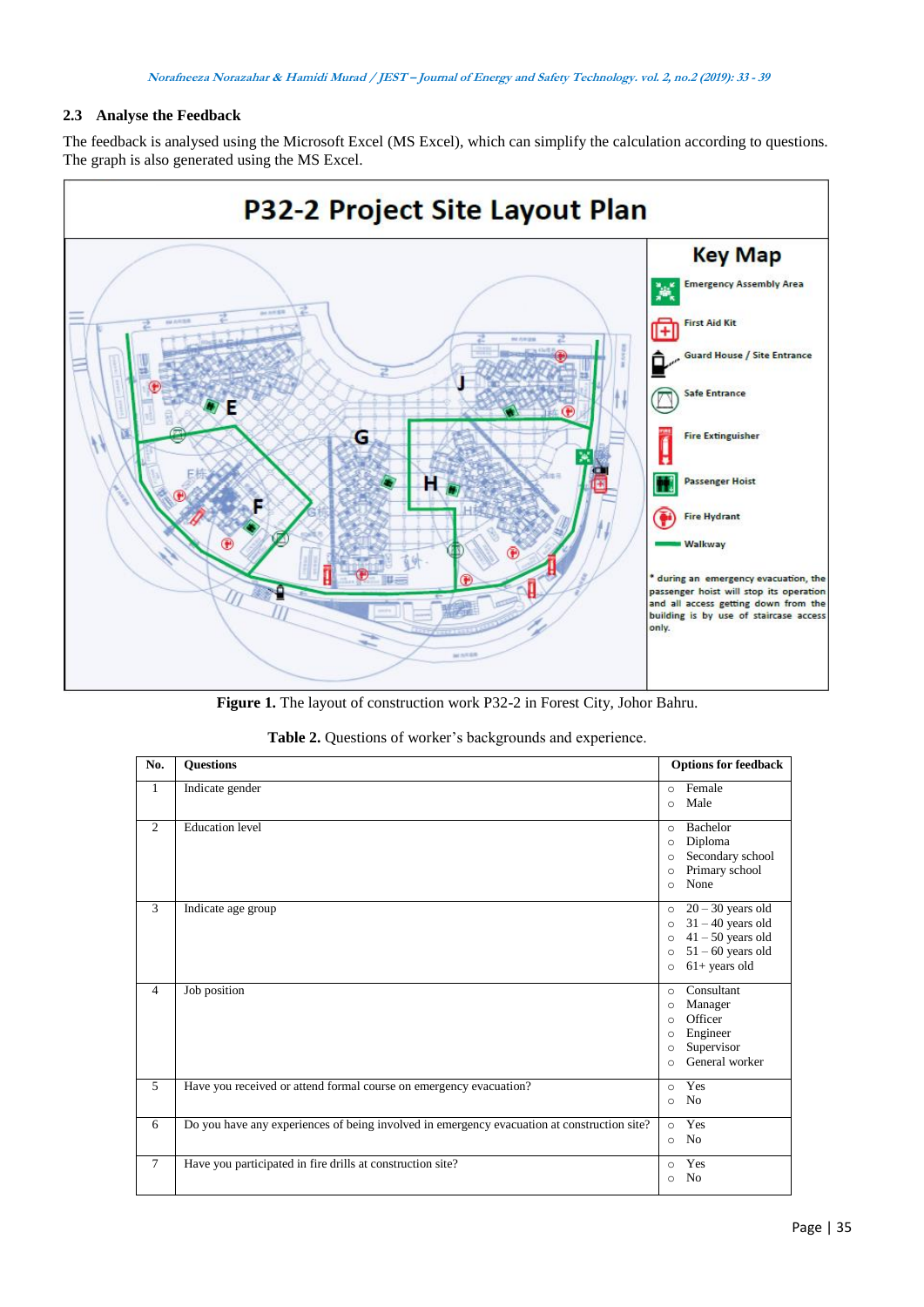# **3.0 RESULTS AND DISCUSSION**

300 out of 1400 workers at the construction site has participated in the survey and answered all questions. The results are presented in Section 3.1. Section 3.2 discusses the findings from the survey.

# **3.1 Analysis of Feedback**

# *i) Question 1*

Table 3 shows that the workers are mostly male. Female workers are also working at the construction site. The result of survey indicate that the ratio of female workers to male is 1:14.

|  |  | Table 3. The proportion of gender. |  |
|--|--|------------------------------------|--|
|--|--|------------------------------------|--|

| <b>Characteristics</b> |           | Number $(n=300)$ | Percentage $(\% )$ |
|------------------------|-----------|------------------|--------------------|
|                        | Male      | 280              | Q3 3<br>99.9       |
| Gender                 | $F$ emale | 20               | v.                 |

# *ii) Question 2*

The highest education level in the questionnaire is bachelor degree, followed by diploma, secondary and primary school. The question provides an option of no education. Based on the feedback, 79 percent of workers at the construction have no education or not attending school as shown in Table 4.

|  |  |  |  | Table 4. The proportion of educational level. |  |
|--|--|--|--|-----------------------------------------------|--|
|--|--|--|--|-----------------------------------------------|--|

| <b>Characteristics</b>   |           | Number $(n=300)$ | Percentage $(\% )$ |
|--------------------------|-----------|------------------|--------------------|
|                          | Bachelor  | 26               | 8.7                |
|                          | Diploma   | 14               | 4.7                |
| <b>Educational Level</b> | Secondary |                  | $\theta$           |
|                          | Primary   | 22               | 7.3                |
|                          | None      | 238              | 79.3               |

# *iii) Question 3*

There are 5 age groups in the questionnaire as shown in Table 5. Many workers are in the age group between 20 to 30 years old. The second highest age group is between 31 to 40 years old. From the survey, there is no workers aged more than 61 years old.

# **Table 5.** The proportion of age group.

| <b>Characteristics</b> |                 | Number $(n=300)$ | Percentage $(\% )$ |
|------------------------|-----------------|------------------|--------------------|
|                        | 20-30 Years Old | 114              | 38.0               |
|                        | 31-40 Years Old | 74               | 24.7               |
| Age                    | 41-50 Years Old | 63               | 21.0               |
|                        | 51-60 Years Old | 49               | 16.3               |
|                        | $61+$ years old |                  |                    |

### *iv) Question 4*

Consultant is the highest job position considered in the survey. It is followed by the site manager, engineer, officer, supervisor, and general worker. General workers are an unskilled worker, which can be assigned to tasks that does not require special skills. Table 6 lists the distribution of job positions at the construction wite of P32-2 in Forest City. The construction site has many general workers.

#### **Table 6.** The proportion of job positions.

| <b>Characteristics</b> |                | Number $(n=300)$ | Percentage $(\% )$ |
|------------------------|----------------|------------------|--------------------|
|                        | Consultant     | 10               | 3.3                |
|                        | Site manager   |                  | 2.7                |
| <b>Job Position</b>    | Engineer       |                  | 0.7                |
|                        | Officer        |                  | 1.3                |
|                        | Supervisor     | 16               | 5.3                |
|                        | General worker | 260              | 86.7               |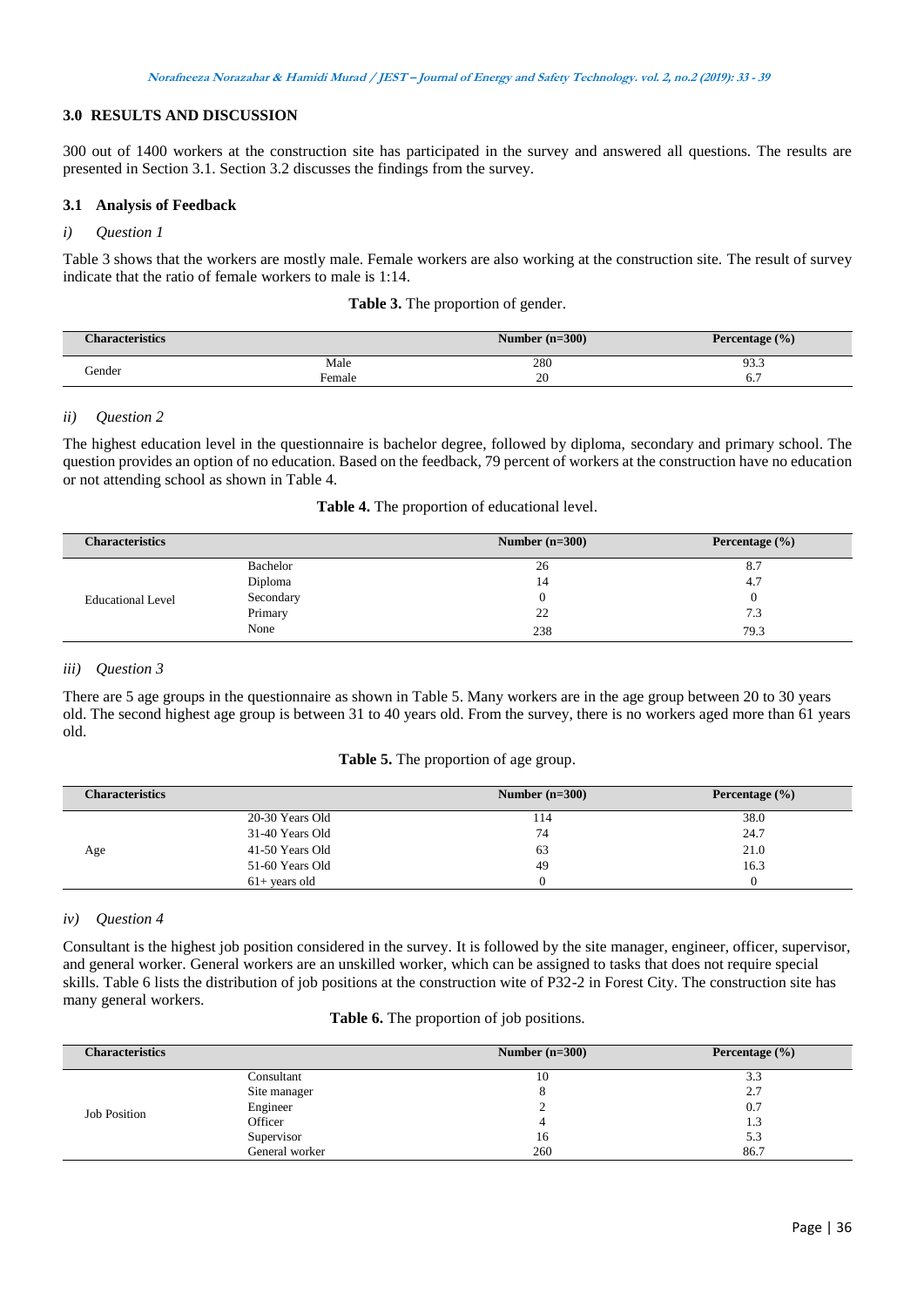### *v) Question 5*

Table 7 presents the number of workers attending the emergency evacuation training. 68 percent of workers received or attended the training. Another 32 percent stated they did not receive or attend the training.

### **Table 7.** The proportion of workers attending emergency evacuation training.

| <b>Characteristics</b>                                          |     | Number $(n=300)$ | Percentage $(\% )$ |
|-----------------------------------------------------------------|-----|------------------|--------------------|
| Have you received or attended any formal course(s) on emergency | Yes | 204              | 68.0               |
| evacuation?                                                     | No  | 96               | 32.0               |

### *vi) Question 6*

The survey futher asked the workers whether they have experience in emergency evacuation or not. 76.7 percent of workers used to be involved in the emergency evacuation at the construction site. The percentage of worker's experience in emergency evacuations is shown in Table 8.

**Table 8.** The proportion of worker's experience in emergency evacuation.

| <b>Characteristics</b>                                    |     | Number $(n=300)$ | Percentage $(\% )$ |
|-----------------------------------------------------------|-----|------------------|--------------------|
| Do you have any experience of being involved in emergency | Yes | 230              | 76.7               |
| evacuation at construction site?                          | No  |                  | ل. ل ک             |

### *vii) Question 7*

Finally, the survey includes the question related to worker's participation in fire drills. Referring to Table 9, 79.3 percent of workers stated they participated in fire drills. Another 20.7 percent of workers did not participate in the fire drills.

**Table 9.** The proportion of workers participating in fire drills.

| <b>Characteristics</b>                                     |     | Number $(n=300)$ | Percentage $(\% )$ |
|------------------------------------------------------------|-----|------------------|--------------------|
| Have you participated in fire drills at construction site? | Yes | 238              | 79.3               |
|                                                            | No  |                  | 20.7               |

# **3.2 Discussion**

This paper discusses three challenges for instilling safety awareness of emergency evacuation at the construction site. The challenges are i) a large group of workers, ii) education levels of workers, and iii) training and experiences in emergency evacuation at the construction site.

# *i) A Large Group Of Workers*

The study shows that one construction site could involve a large group of workers. This paper takes one construction site, which has 1400 workers. Based on Figure 1, the principal employer provides one emergency assembly area. The challenge to the principal employers is to count all workers at the assembly area in the event of emergencies. The challenge is also similar to the question raised by the Department of Occupational Safety and Health (DOSH) Malaysia [7].

A large group of workers must be coordinated properly during emergency evacuation. The coordination should consist of collaboration and synchronization. The principal employers, consultants, managers, engineers, supervisors must be responsible according to roles as assigned in the emergency response plan. They must also keep to the planned time for a safe evacuation. In return, the general workers must know their responsibility, which is to follow the instructions during the emergencies.

Communication is a priority while conducting the emergency evacuation involving a large group of workers. Proper instructions or accurate messages should be quickly delivered to workers in case of emergencies. Therefore, the communicaton system is required in the emergency response plan for construction activities. The UK HSE [3] and CSAO [6] emphasize that a reliable communication system should be provided at the construction site. Neither emergency alarm nor any communication medium identified at the construction site of P32-2 in Forest City, Johor Bahru.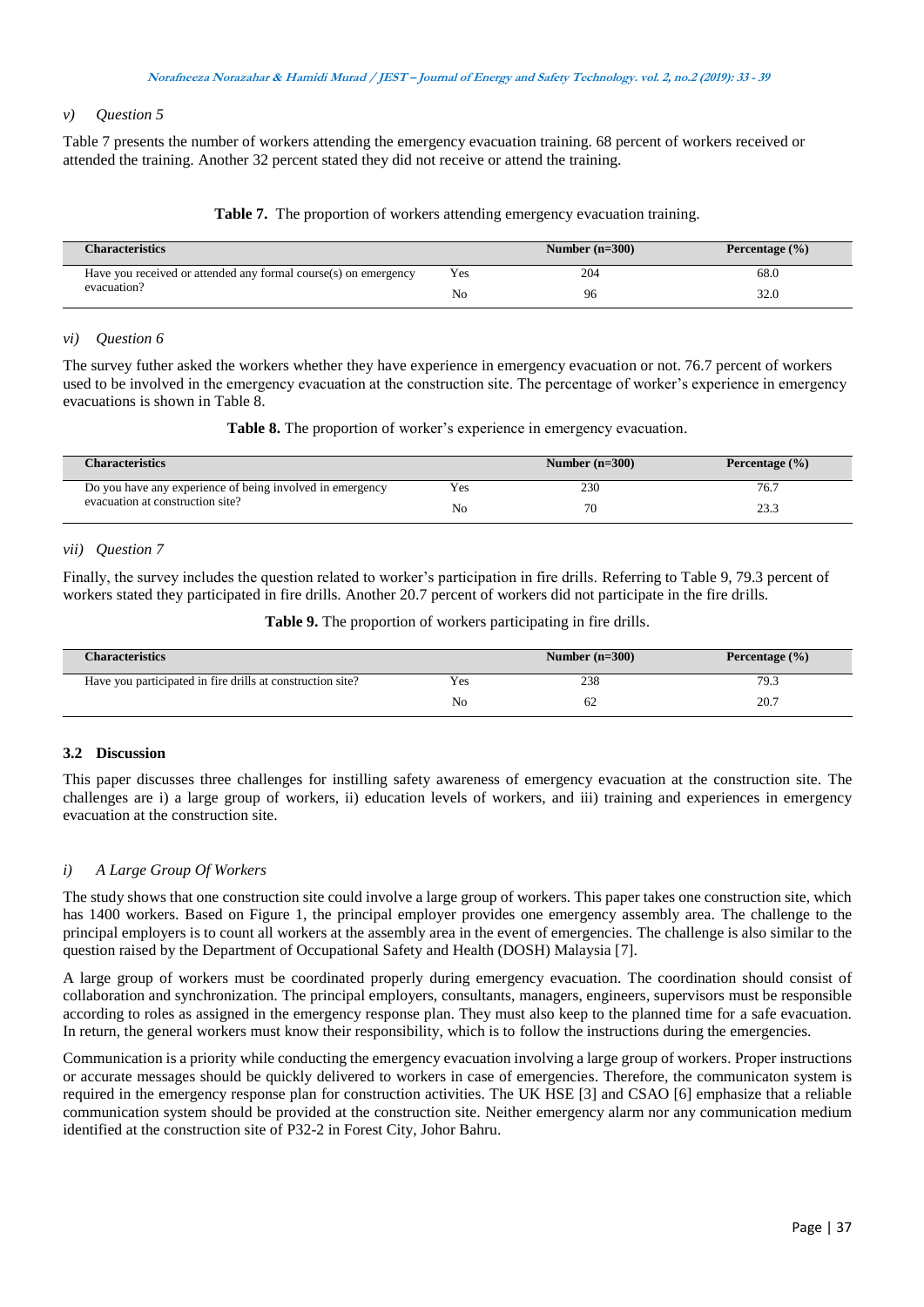# *ii) Workers' Education Levels*

Survey questions 1 to 4 are related to demographic and education levels. The survey shows that workers without education and general workers are two biggest groups at the construction site. The general workers are usually foreign workers. Construction work requires general workers to do many physical activities without special skills.

The emergency evacution training should be delivered according to their level of knowledge. Communication could probably become a challenge to deliver the contents of emergency evacuation training to general workers. Education level can affect communication between workers in higher level positions with general workers during the emergency evacuation. Therefore, the principal employers should use a simple language to instruct workers throughout the training and in emergencies.

#### *iii) Training and Experiences In Emergency Evacuation*

Training and worker's experiences in emergency evacuation were asked in survey questions 5 to 7. There are some workers who did not receive training and/or never participated in the fire drills conducted at the construction site.

Effectiveness of emergency evacuation depends on the competency of workers to perform the evacuation safely. Emergency response plan should include evacuation for any possible situations such as fires, collapsed structure, and natural disaster. Fire drills is actuallty a part of emergency evacuation. In fire drills, the workers should be trained i) to access the escape route in the presence of smoke, ii) to use alternative escape route due to obstacles, or iii) to use fire extinguishers when necessary. Based on the survey, more workers participated in the fire drills than the emergency evacuation at the construction site. The survey did not include questions related to competency of workers performing fire drills. Their competency contributes to the effectiveness of evacuation due to fires.

# **4.0 CONCLUSION AND RECOMMENDATION**

### **4.1 Conclusion**

This paper presents the survey on construction workers' awareness on emergency evacuation. 300 workers at the construction site P32-2 in Forest City, Johor Bahru participated in the survey. Based on the results of survey, there are three challenges for instilling safety awareness of emergency evacuation effectively, which are i) a large number of workers, ii) worker's education level, and iii) worker's experiences and training. The survey shows that the awareness of emergency evacuation is not easy to be understood and implemented due to the low level of education and a large number of general workers. Safety awareness of emergency evacuation is important for everyone at the construction site because it is the last protection layer of an emergency.

#### **4.2 Recommendation**

More research work should focus on i) construction worker's competency performing the emergency evacuation, ii) changing layout of construction site and iii) coordination and communication for evacuating a large number of workers. The output of research work could provide data or information for emphasizing safety at construction sites.

The research work should also include the dynamic escape route and response time [10], [11]. These two variables could examine risks associated with the emergency evacuation at construction site.

#### **Acknowledgements**

Authors would like to thank to Giant Leap Company for allowing data collection at the construction site. Authors would also thank to reviewers for the inputs and comments.

#### **References**

- [1] Department of Statistics Malaysia (DOSM). February 11, 2019. Retrieved from https://dosm.gov.my/v1/index.php?r=column/cthemeByCat&cat=77&bul\_id=ejRwZys5a2Y4VFJFWHNTaUFRYjBlZz09&menu\_id=OEY5SWtFSVV FVUpmUXEyaHppMVhEdz09. Retrieved date: April 27, 2019.
- [2] Ferrett, E., & Hughes, P. 2008. Introduction to Health and Safety in Construction. 3rd Edition. Oxford, UK: Elsevier Ltd.
- [3] Health and Safety Executive (HSE). 2006. Health and Safety in Construction. Retrieved from http://www.hse.gov.uk/pubns/priced/hsg150.pdf. Retrieved date: April 27, 2019.
- [4] Department of Occupational Safety and Health Malaysia (DOSH). 2019. Fatal accident case. Retrieved from http://www.dosh.gov.my/index.php/en/component/content/article/352-osh-info/accident-case/955-accident-case. Retrieved date: May 8, 2019.